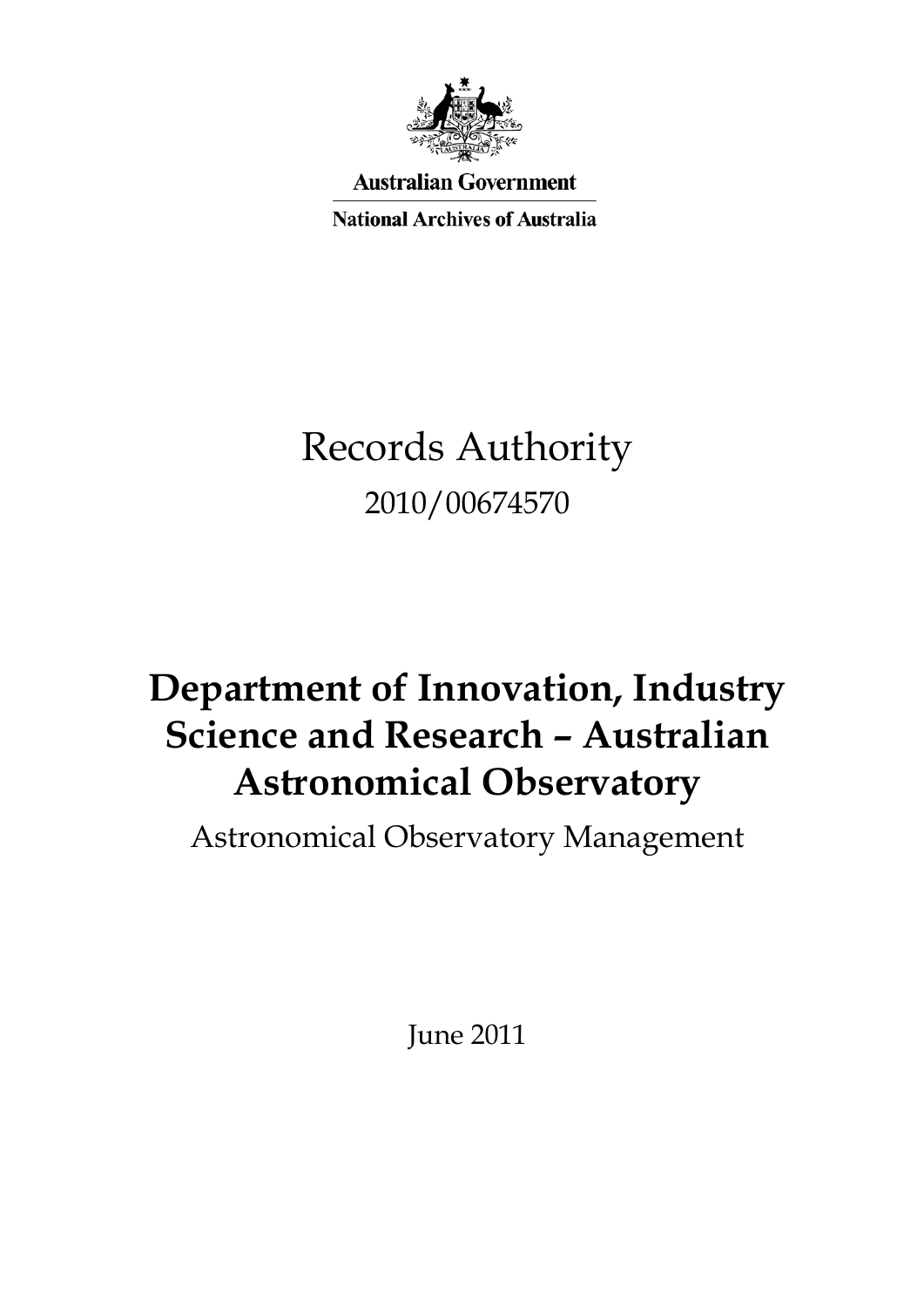## **CONTENTS**

| <b>INTRODUCTION</b>                  | 3 |
|--------------------------------------|---|
| <b>APPLICATION OF THIS AUTHORITY</b> | 3 |
| <b>CONTACT INFORMATION</b>           |   |
| <b>AUTHORISATION</b>                 | 5 |
| <b>CLASSES</b>                       | 6 |
| ASTRONOMICAL OBSERVATORY MANAGEMENT  | 6 |

© Commonwealth of Australia 2011

This work is copyright. Apart from any use as permitted under the *Copyright Act 1968,* no part may be reproduced by any process without prior written permission from the National Archives of Australia. Requests and inquiries concerning reproduction and rights should be directed to the Publications Manager, National Archives of Australia, PO Box 7425, Canberra Mail Centre ACT 2610, Australia.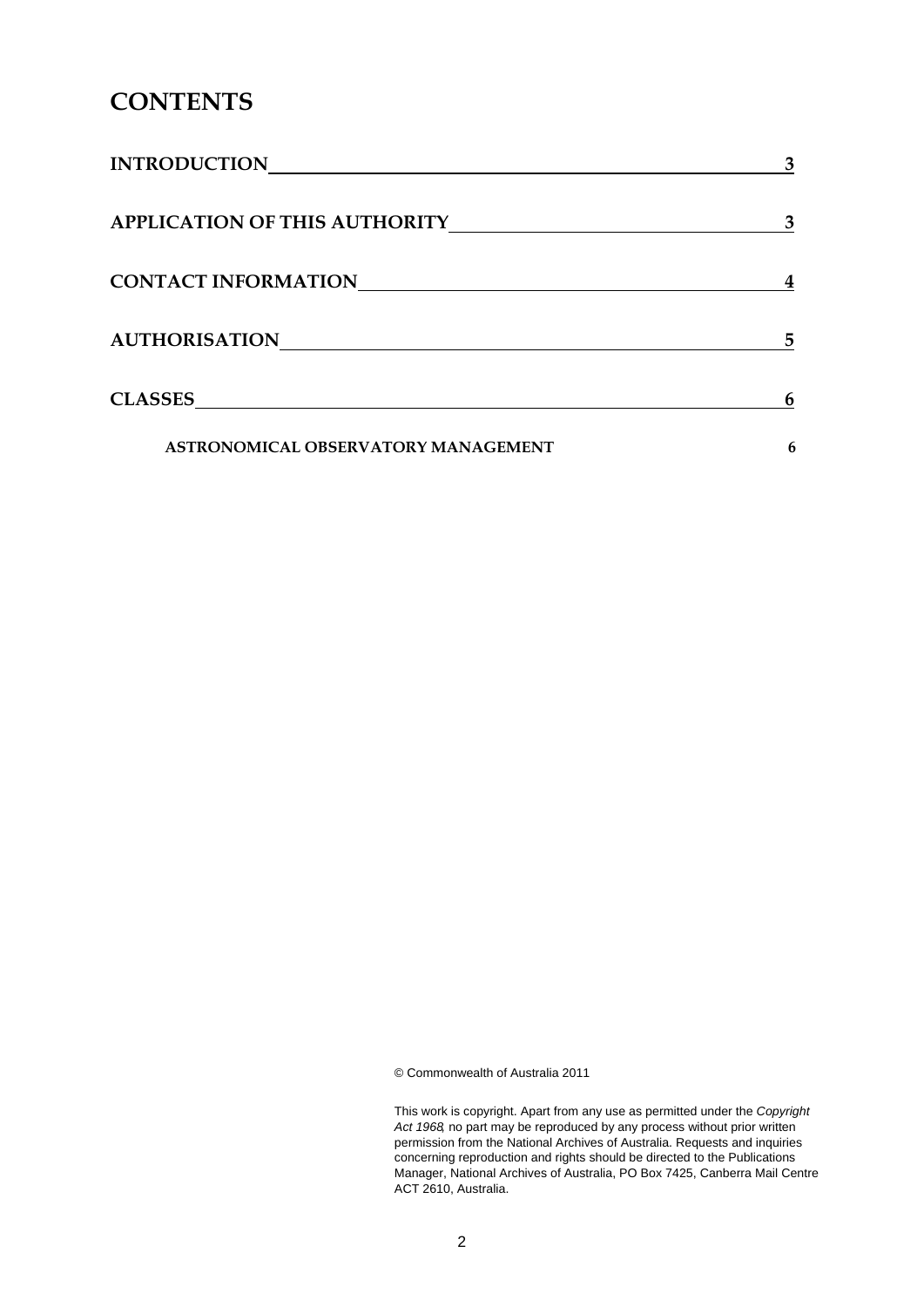## **INTRODUCTION**

 The Department of Innovation, Industry, Science and Research and the National Archives of Australia have developed this records authority to set out the requirements for keeping or destroying records for the core business area of Astronomical Observatory Management. It represents a significant commitment on behalf of the Department to understand, create and manage the records of its activities.

 This Authority is based on the identification and analysis of the business of the Australian Astronomical Observatory. It takes into account the agency's legal and organisational records management requirements, and the interests of stakeholders, the agency and the National Archives of Australia.

Australia.<br>The Authority sets out those records that need to be retained as national archives and specifies the minimum length of time that temporary records need to be kept. This Authority gives the Department permission under the *Archives Act 1983*, for the destruction of the temporary records described after the minimum retention period has expired. Retention periods for these temporary records are based on: an assessment of business needs; broader organisational accountability requirements; and community expectations, and are approved by the National Archives of Australia on the basis of information provided by the agency.

 As changes in circumstances may affect future records management requirements, the periodic review of this Authority is recommended. All amendments must be approved by the National Archives.

### **APPLICATION OF THIS AUTHORITY**

 1. This Authority replaces RDA 749 (1991). This records authority can no longer be used to sentence the records of the Australian Astronomical Observatory, a division of the Department of Innovation, Industry, Science and Research.

 2. RNA records identified in the datasets detailed in Class 21892 will be retained by the Department under a Section 29 agreement to be negotiated separately with the National Archives.

 3. This records authority is to be used to sentence records. Sentencing involves the examination of records in order to identify the individual disposal class to which they belong. This process enables sentencers to determine how long records need to be kept. Advice on sentencing is available from the National Archives.

4. This Authority should be used in conjunction with general records authorities such as:

- the Administrative Functions Disposal Authority (AFDA) and/or AFDA Express issued by the National Archives to cover business processes and records common to Australian Government agencies;
- encrypted records; and
- source records that have been copied.

 5. The Normal Administrative Practice (NAP) provision of the *Archives Act 1983* gives agencies permission to destroy certain records without formal authorisation. This usually occurs where records are duplicated, facilitative or for short-term use only. NAP does not replace arrangements agreed to in this authority but can be used as a tool to assist in identifying records for destruction together with an agency's records authority or authorities, and with AFDA and AFDA Express. The National Archives recommends that agencies develop and implement a Normal Administrative Practice policy. Advice and guidance on destroying records as a normal administrative practice and on how to develop an agency NAP policy is available from the National Archives' website at **[www.naa.gov.au](http://www.naa.gov.au/)**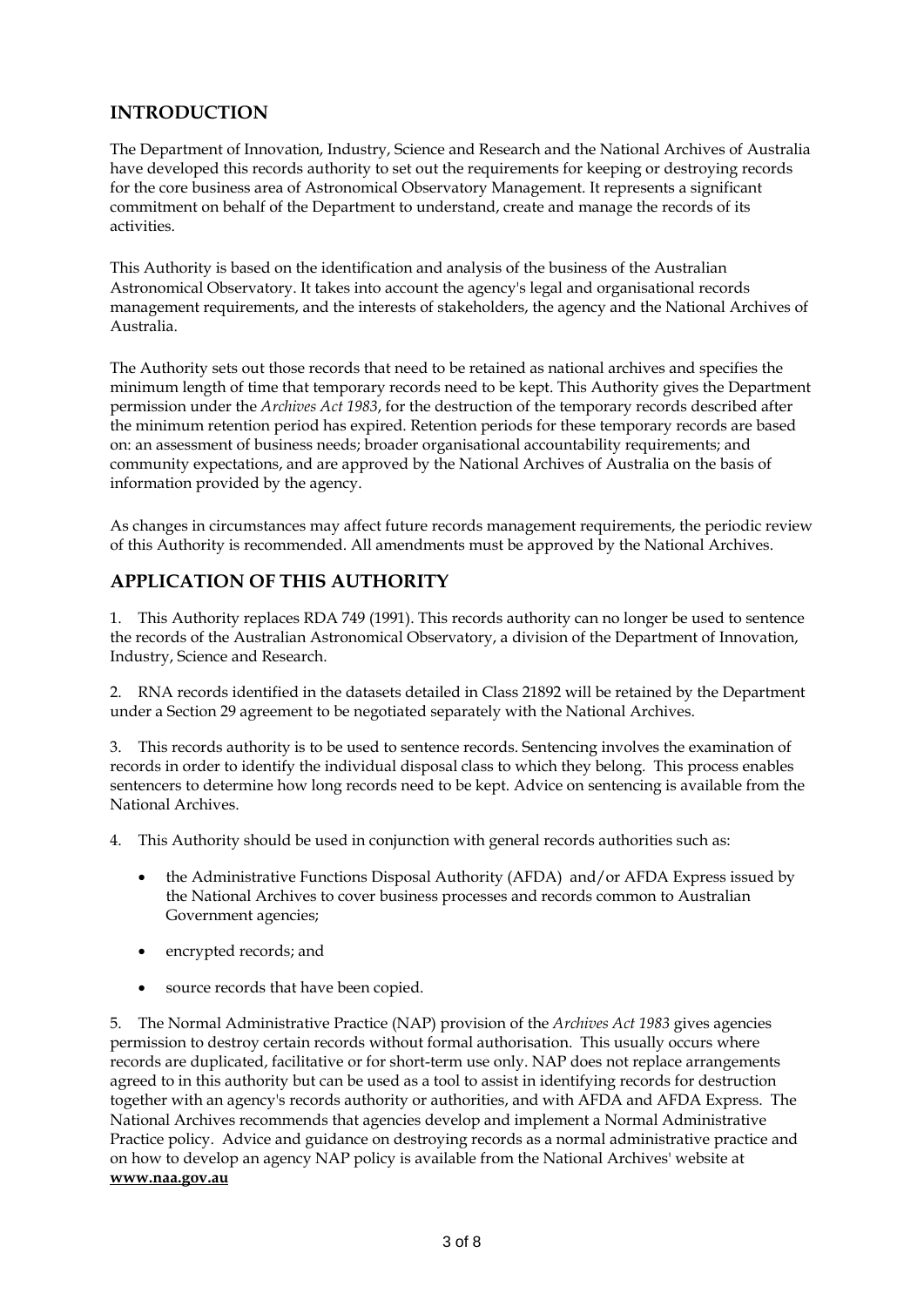6. Where the method of recording information changes (for example from a manual system to an electronic system, or when information is migrated from one system to a new system) this authority can still be applied, providing the records document the same core business. The information must be accessible for the period of time prescribed in this authority. The Department will need to maintain continuing access to the information, including digital information, for the periods prescribed in this records authority or until the information is transferred into the custody of the National Archives.

 7. In general, retention requirements indicate a minimum period for retention. The Department may extend minimum retention periods if it considers that there is an administrative need to do so, without further reference to the National Archives. Where the Department believes that its accountability will be substantially compromised because a retention period or periods are not adequate, it should contact the National Archives for review of the retention period.

 8. From time to time the National Archives will place a freeze on some groups of records relating to a particular topic or event which has gained prominence or provokes controversy. While the freeze is in place no records relating to the topic or event may be destroyed. Further information about disposal freezes and whether they affect the application of this authority is available from the National Archives website at **[www.naa.gov.au](http://www.naa.gov.au/)** 

 9. Records which relate to any current or pending legal action, or are subject to a request for access under the *Archives Act 1983* or any other relevant Act must not be destroyed until the action has been completed.

 10. Records in the care of agencies should be appropriately stored, managed and preserved. Agencies need to meet this obligation to ensure that the records remain authentic and accessible over time. Under Section 31 of the *Archives Act 1983*, access arrangements are required for records that become available for public access including those records that remain in agency custody.

 11. Appropriate arrangements should be made with the National Archives when records are to be transferred into custody. The National Archives accepts for transfer only those records designated as national archives.

 12. Advice on how to use this Authority is available from the Department's records manager. If there are problems with the application of the Authority that cannot be resolved, please contact the National Archives.

### **CONTACT INFORMATION**

 For assistance with this authority or for advice on other records management matters, please contact National Archives' Agency Service Centre.

Parkes ACT 2600 Fax: (02) 6212 3989 Canberra Mail Centre ACT 2610 Website: **[www.naa.gov.au](http://www.naa.gov.au/)**  Queen Victoria Terrace

Tel: (02) 6212 3610 PO Box 7425 Email: **[recordkeeping@naa.gov.au](mailto:recordkeeping@naa.gov.au)**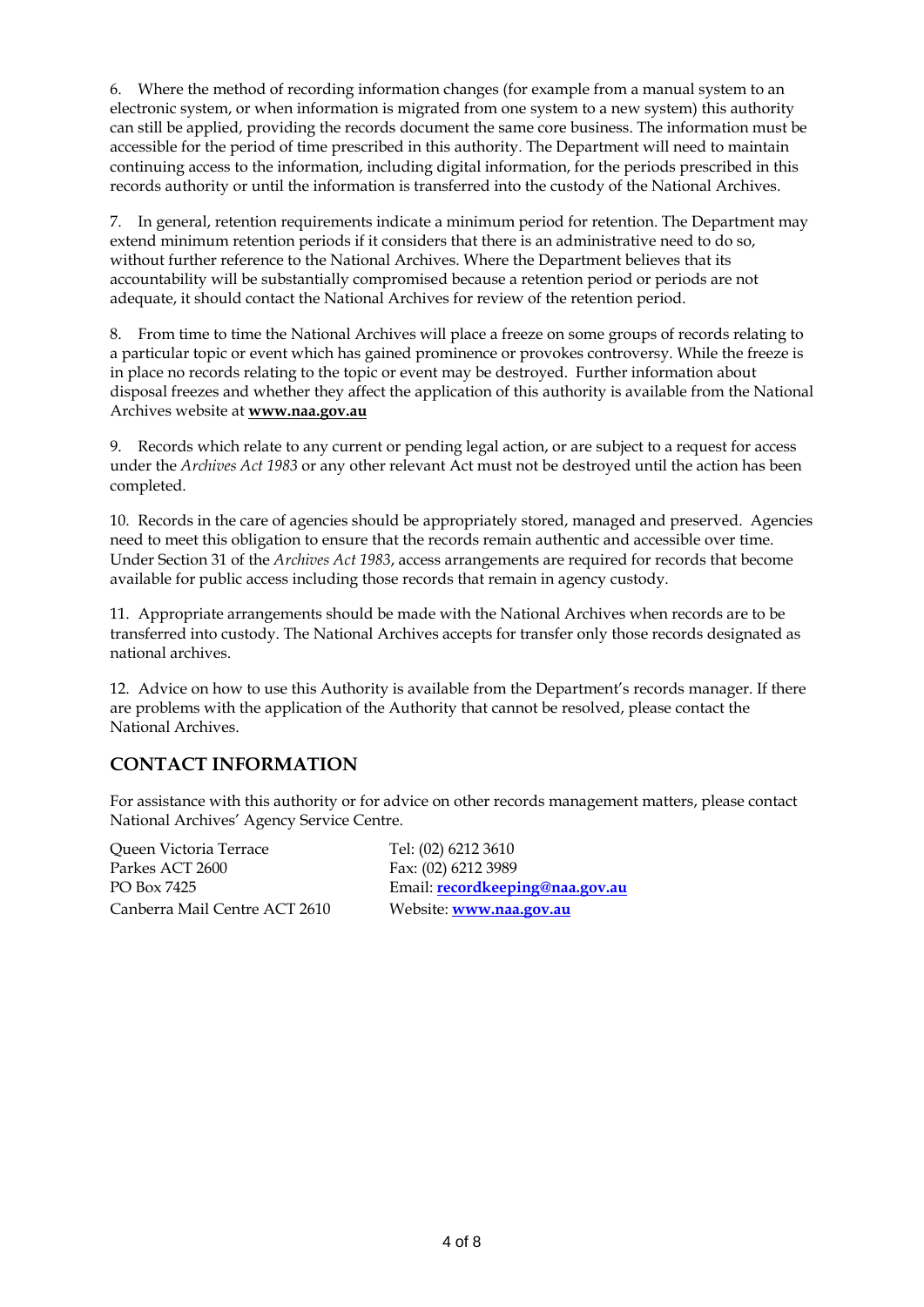#### **AUTHORISATION**

RECORDS AUTHORITY 2010/00674570<br>Records and the complete and distribution of the complete and the complete and the complete and the complete

| Person to whom notice of | Mark Paterson AO                                |  |
|--------------------------|-------------------------------------------------|--|
|                          | Secretary                                       |  |
| authorisation is given:  | Department of Innovation, Industry, Science and |  |
|                          | Research                                        |  |
|                          | Industry House                                  |  |
|                          | 10 Binara St                                    |  |
|                          | Canberra ACT 2601                               |  |
|                          |                                                 |  |
|                          |                                                 |  |

| Purpose:<br>Authorises arrangements for the disposal of records in accordance |  |
|-------------------------------------------------------------------------------|--|
| with Section 24(2)(b) of the Archives Act 1983                                |  |
|                                                                               |  |
|                                                                               |  |
|                                                                               |  |
| All core business records relating to:<br>Application:                        |  |
| Astronomical Observatory Management                                           |  |
|                                                                               |  |

NEW SERVERMAN NG PARTITIK NATIONAL MELANG TITULO NG PARTITIKA NA KETIKANG KARA NA KATI NA KATI NG KATI NA KATI NG KATI NG KATI NG KATI NG KATI NG KATI NG KATI NG KATI NG KATI NG KATI NG KATI NG KATI NG KATI NG KATI NG KATI

This authorisation gives permission for the destruction, retention or transfer to the National Archives of Australia of the records described. The authority will apply only if these actions take place with the consent of the agency responsible for the core business documented in the records.

meghouse Mode Potent Berthardt

Authorising Officer **Contact Authorising Officer Date of issue:** 

Malan

Margaret Chalker Assistant Director-General Government Information Management National Archives of Australia

 $16/6/11$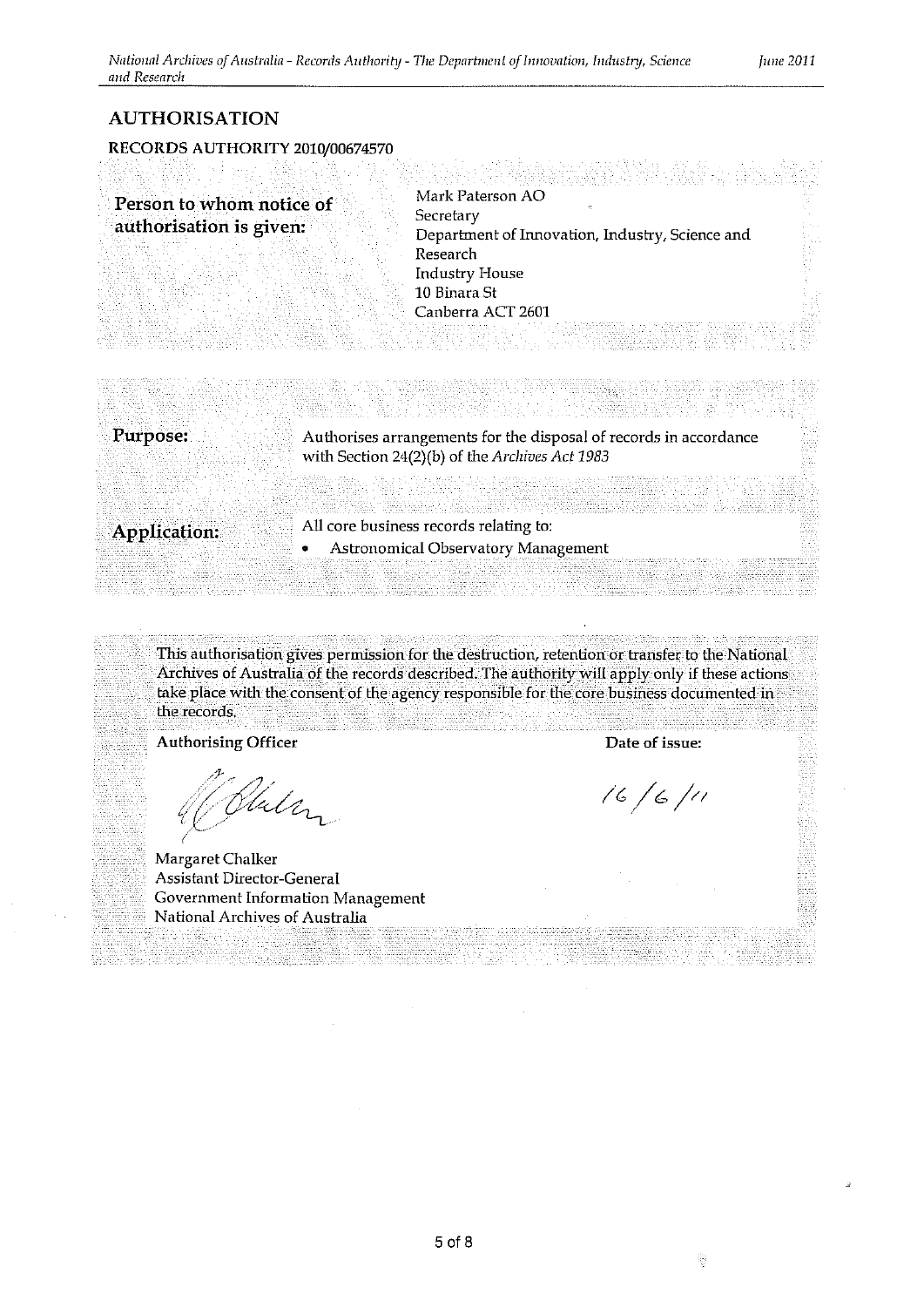# **ASTRONOMICAL OBSERVATORY MANAGEMENT**

 The core business of operating, constructing, developing and maintaining national optical and infrared programs and activities; and providing access to facilities for astronomers. Includes: astronomy instrumentation and facilities; conducting astronomical and instrumentation research

- providing and receiving advice;
- negotiating, establishing and maintaining agreements;
- undertaking technological research and development;
- gathering astronomical observational data;
- carrying out astronomical and instrumentation research;
- managing committees and working groups established to identify and address the needs of the astronomical community;
- organising, coordinating and participating in **conferences**, seminars, workshops and colloquia in order to keep abreast of astronomical science and promote science conducted by the department;
- and development of instrumentation for external clients; designing and developing new astronomical instrumentation and facilities, including the design
- maintaining, refurbishing, operating and decommissioning existing instrumentation;
- developing strategic plans for the future planning and direction of astronomy in Australia;
- reporting on astronomical and instrumentation activities and programs;
- preparing and delivering speeches and presentations, including outreach presentations delivered to educational institutions;
- managing the allocation of time and facilitating access for astronomical observation, including the processing of applications and proposals, and associated technical instrumentation support and assistance;
- liaising with domestic and overseas observatories and partner countries on scientific, technical and operational matters;
- developing and maintaining procedures, user guides and technical manuals;
- managing the lending and borrowing of instrumentation and associated equipment;
- managing visitor schemes for distinguished scientists and astronomers;
- maintaining the employment history of directors, pre-eminent scientists and non-research staff who are eminent or notable in public or scientific life.

 *For the handling of general requests for information about the organisation and its services by the general public or another organisation, complaints and compliments received from the public and visitors, and media releases produced by the organisation and press clippings related to the organisation's operations use AFDA/AFDA EXPRESS - COMMUNITY RELATIONS.* 

 *For the employment records of agency staff other than the consolidated employment history records of*  staff who are eminent or notable in public or scientific life, and the engagement of volunteers and *students undertaking work experience and community placements within the organisation, use AFDA/AFDA EXPRESS - PERSONNEL.* 

 *For the administration of studentships, fellowships and other study schemes, use AFDA/AFDA EXPRESS - STAFF DEVELOPMENT.* 

 *For the procurement and commissioning of external service providers such as researchers, event coordinators and caterers, use AFDA/AFDA EXPRESS - PROCUREMENT.* 

 *For the production and dissemination of published documents such as reports, brochures, directories and newsletters, use AFDA/AFDA EXPRESS - PUBLICATION.* 

 *For organisational funding arrangements, use AFDA/AFDA EXPRESS - FINANCIAL MANAGEMENT.* 

 *For records of the Anglo-Australian Telescope (AAT) Board, use GRA - GOVERNING BODIES.* 

 *For records of the Australian Astronomical Observatory Advisory Committee, use GRA - ADVISORY BODIES.* 

 *For the management of observatory buildings, use AFDA / AFDA Express - Property Management.*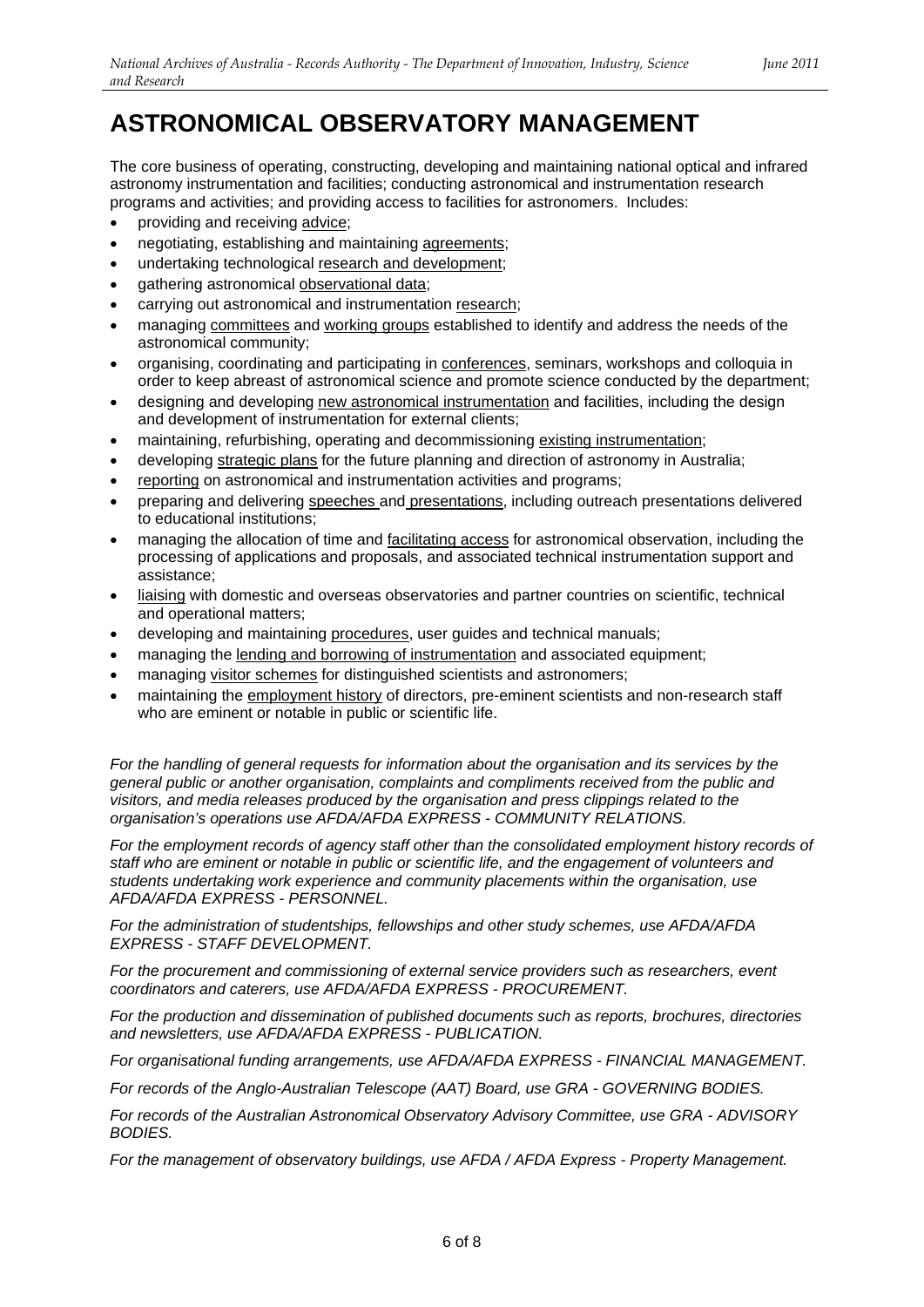# **ASTRONOMICAL OBSERVATORY MANAGEMENT**

#### **Class No Description of records**

21892 Records documenting astronomical and instrumentation research programs and the design and development of astronomical instrumentation that have continuing value to Australia. Includes:

- high level plans which establish the future direction and management of astronomy in Australia;
- final reports and findings from astronomical and instrumentation research produced by the agency;
- astronomical observational datasets, including data stored in databases, on magnetic media, and original photographic plates;
- • design and development of new astronomical instrumentation and design reviews, project and change management documents; facilities and associated new technologies, including plans,
- major maintenance and refurbishment works, and/or upgrades to major telescope systems, such as the dome, telescope axis encoders, primary mirror elevators etc;
- high level advice and reports to or from government agencies, or other bodies including non government organisations such as *Astronomy*, which is controversial, or subject to government-level scrutiny, or relating to matters which have far reaching implications for future astronomical research and research *Astronomy Australia Limited* and the *National Committee for*  capabilities;
- advice and reports to or from the portfolio Minister and/or the *Anglo-Australian Telescope (AAT) Board*;
- • consolidated employment history of directors, pre-eminent scientists and non-research staff who are eminent or notable in public or scientific life;
- intergovernmental and other high level agreements such as bilateral agreements with states, territories, universities and science and research bodies, memorandum of understanding, and cooperative arrangements with international agencies and stakeholders;
- high level committees and working groups where the department is the lead agency or provides secretariat support or is the matters. Includes committees and working groups that are integral to the governance of the agency or where more than one government is represented; and Commonwealth's main representative for optical astronomy
- final versions of speeches and presentations made by the portfolio Minister or senior departmental officers at major functions, conferences or other public occasions which promote programs and activities, or which may be regarded as contentious or are subject to media scrutiny. or announce significant astronomical research or instrumentation

**Disposal action** 

Retain as national archives